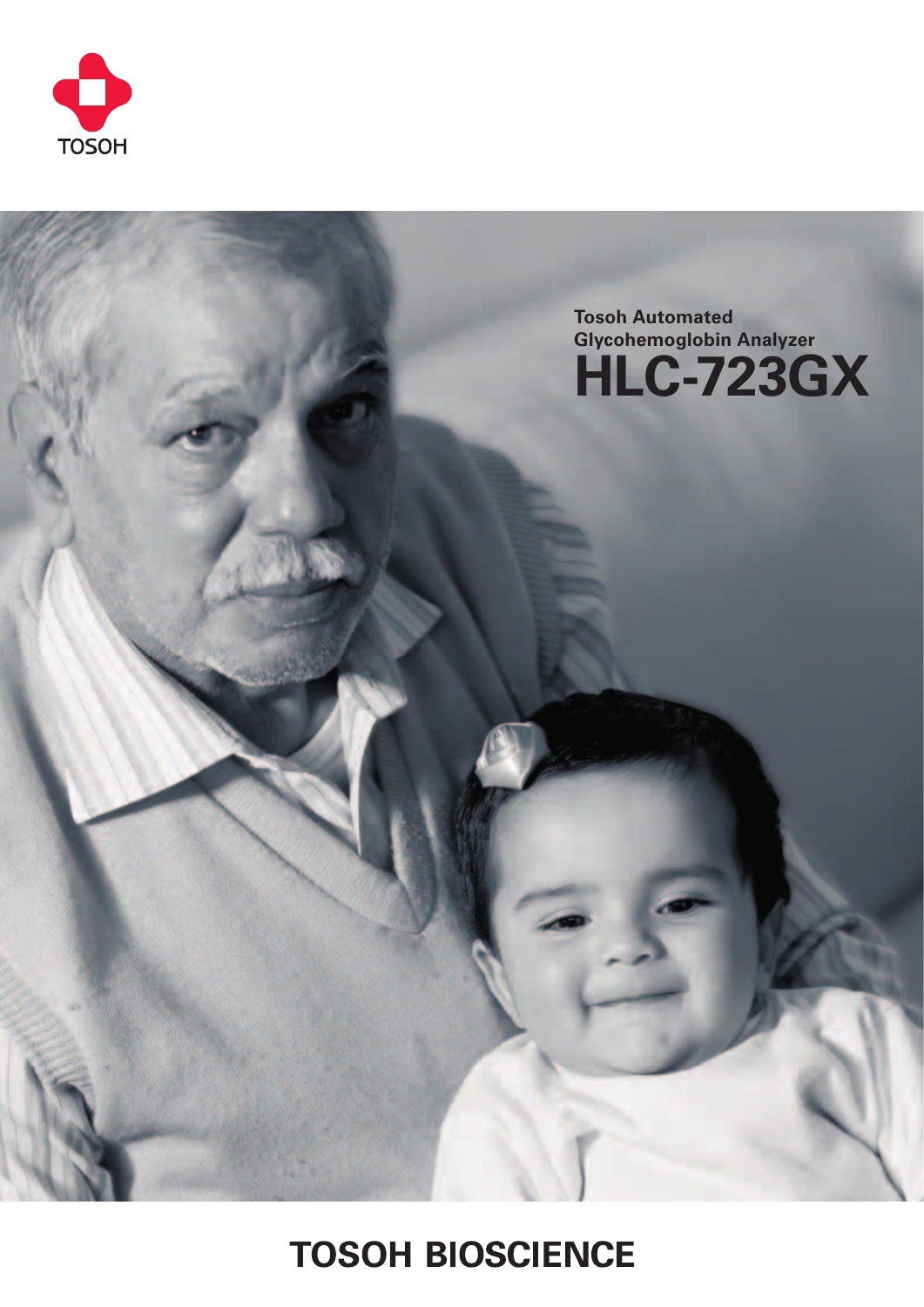## The Diabetes Epidemic and the role of HbA<sub>1c</sub>

Diabetes is recognised worldwide as a disease that is reaching epidemic proportions. <sup>(1)</sup>

| <b>IDF</b><br>region | <b>Adult</b><br><b>Population</b><br>$(20-79)$ in<br>1000s | <b>Diabetes</b><br>cases (20-79)<br>in 1000s | <b>Diabetes</b><br>national<br>prevalence<br>(%) | <b>Undiagnosed</b><br><b>Diabetics in</b><br><b>1000s</b> | <b>Undiagnosed</b><br>Diabetics % | <b>Diabetes</b><br>related<br>deaths (20-<br>79) | Mean diabetes-<br>related expenditure<br>per person with<br>diabetes (EURO) |
|----------------------|------------------------------------------------------------|----------------------------------------------|--------------------------------------------------|-----------------------------------------------------------|-----------------------------------|--------------------------------------------------|-----------------------------------------------------------------------------|
| <b>WORLD</b>         | 4,479,259                                                  | 371,329                                      | $8.29\%$                                         | 187,087                                                   | 4.18 $%$                          | 4,802,747                                        | 1.027                                                                       |
| <b>EUR</b>           | 655,983                                                    | 54,942                                       | 8.38%                                            | 21,204                                                    | $3.23\%$                          | 622.114                                          | 2.043                                                                       |
| <b>MENA</b>          | 366,249                                                    | 34,163                                       | $9.33\%$                                         | 18,114                                                    | 4.95 %                            | 356,586                                          | 285                                                                         |
| <b>AFR</b>           | 398,113                                                    | 14,920                                       | 3.75%                                            | 12,148                                                    | $3.05\%$                          | 401.276                                          | 135                                                                         |

The significance of  $HbA<sub>1c</sub>$  for the diagnosis and follow-up of diabetes has increased with the continuing rise in the number of patients. This represents a significant workload challenge to many laboratories.

## **How to measure HbA<sub>1c</sub>?**

One of the reference methods for HbA<sub>1c</sub> measurement is "High Performance Liquid Chromatography", better known as "HPLC" (this method was also used in the DCCT and UKPDS trials). With this technique the different haemoglobin fractions are separated based on charge.

When using the Tosoh Automated Glycohemoglobin Analyzer HLC-723GX (GX) separation of the haemoglobin fractions is obtained by use of a negatively charged column and positively charged buffers that compete with the different haemoglobins to bind to the column (= cation exchange). Tosoh offers you over 35 years of world leading HPLC experience.

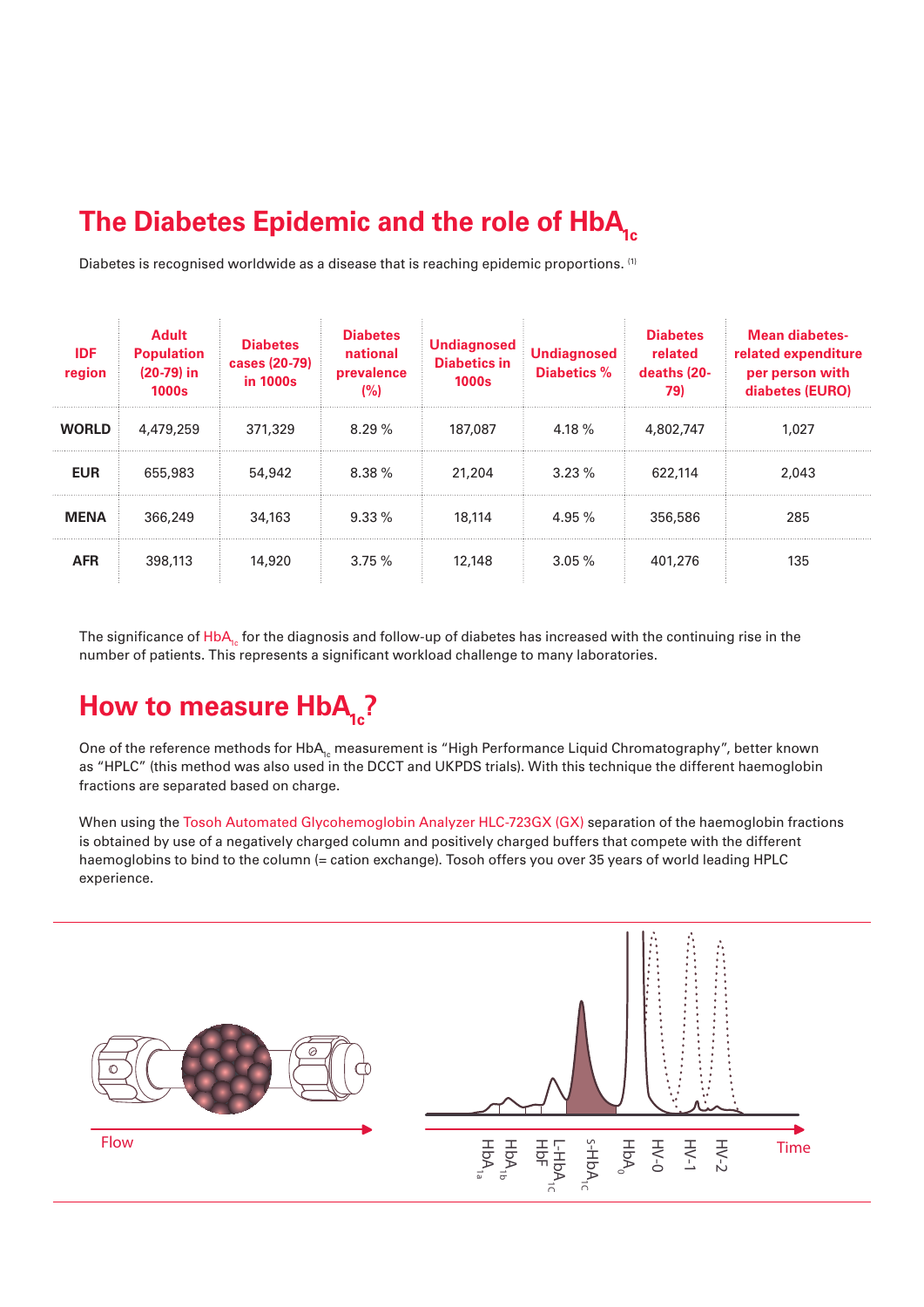### **Why use HPLC?**

Besides being the method used during the DCCT and UKPDS trials different arguments are raised in literature.

*"The method of choice should measure HbA1c highly precisely; should be economical, automatable and simple to perform; and should yield results that are comparable between different laboratories, …one should use a method*  that meets the following conditions: The Hb variant should be recognised; and HbA<sub>1c</sub>, HbA<sub>0</sub> and Hb variants should be *separated and quantified reliably." (2)*

*"The advantage of HPLC lies in its ability to separate variant haemoglobins and, in doing so, allowing better interpretation of the result!" (3)*

### **The Importance of low CV%**

#### HbA<sub>2</sub> can be used for three specific applications\*:

### **1. For identifying risk.**

HbA<sub>1</sub> could be used as a tool, among other parameters, to identify individuals at risk for developing diabetes. The American Diabetes Association (ADA) suggested  $5.7 - 6.4 % (39 - 47 mmol/mol)$  as the high risk range. <sup>(4,5)</sup>

#### **2.For Diagnosis.**

An international expert committee assembled by the American Diabetes Association (ADA), International Diabetes Federation (IDF), and European Association for the Study of Diabetes (EASD) has recommended the HbA<sub>1c</sub> assay as the new test for the diagnosis of diabetes. An HbA<sub>1c</sub> value greater than or equal to 6.5 %, or 48 mmol/mol, is used as cut-off for the diagnosis of diabetes. Diagnosis should be confirmed with a repeat  $HbA_1$  test.  $(4,5)$ 

#### **3. For treatment follow-up.**

Lowering HbA<sub>1c</sub> to below or around 7 %, or 53 mmol/mol, has been shown to reduce micro-vascular and neuropathic complications of type 1 and type 2 diabetes. HbA<sub>1c</sub> of ≥ 7 %, or 53 mmol/mol, should initiate or change therapy to reach an HbA1c level of < 7 %, or 53 mmol/mol. Relevant changes in serial measurements of HbA<sub>1</sub> testing serve as the guide to changes in therapeutic regimes.  $(6,7)$ 

The Coefficient of Variation (CV) determines the difference between two serial HbA<sub>1c</sub> measurements. At a medical decision point of 7 %, or 53 mmol/mol, a healthcare provider should be able to conclude that a significant difference of 0.5 %, or 5 mmol/mol, is caused by a change in glycaemic control of a patient and not by the analytical imprecision. For that reason the CV% of the method should be  $\leq 2.4$  %. <sup>(8)</sup>

*"…95 % of the laboratories using a method from Tosoh were able to meet the criteria of having an analytical CV% of ≤ 2.4 %!" (8)*

\* Official guidelines on the use of HbA<sub>1c</sub> may vary from country to country.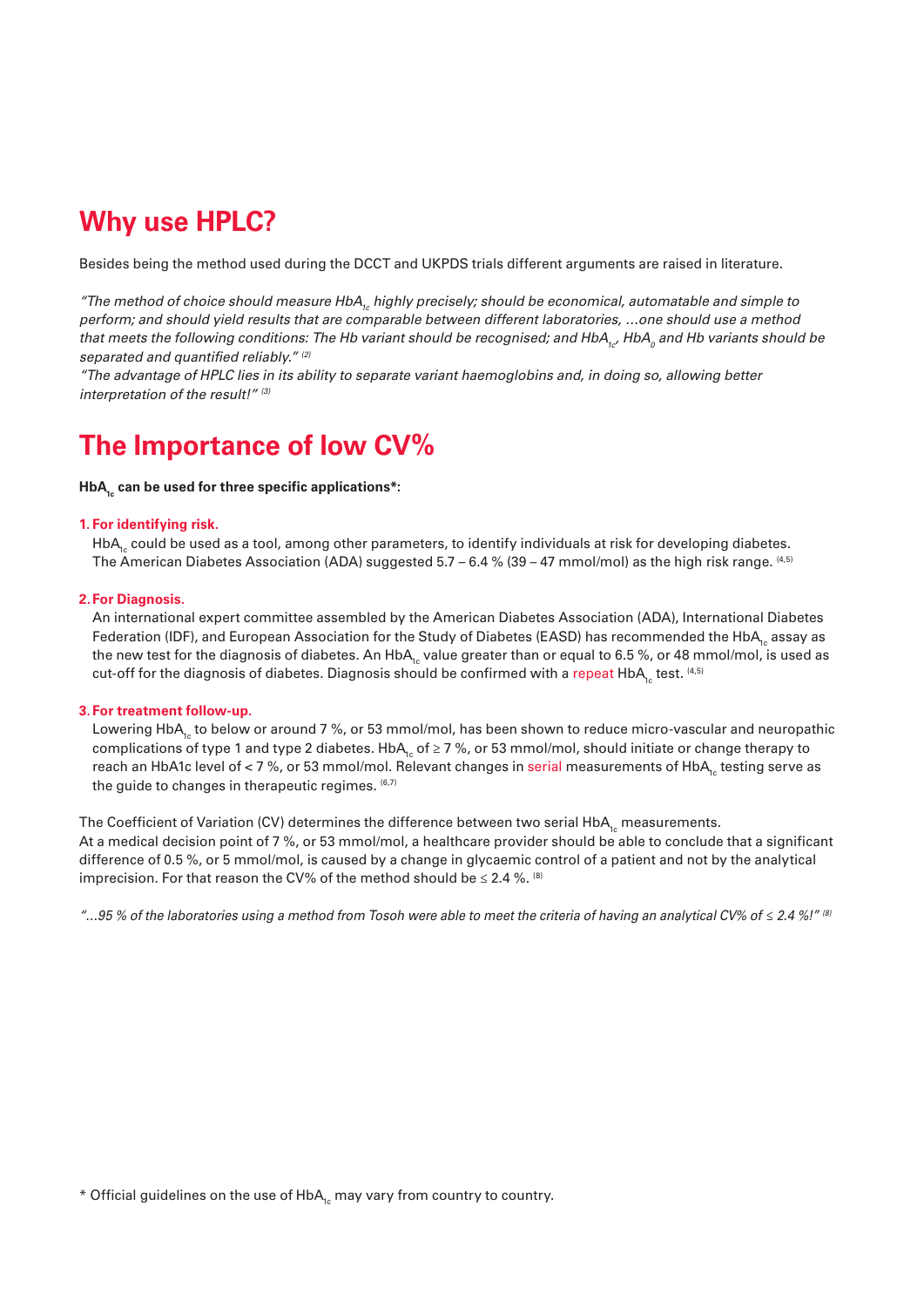# Stable HbA<sub>1c</sub> result with variant detection in 2.2 minutes,

### The GX will deliver:

- Precision
- Direct determination of stable  $HbA_1$  with less than 1 % CV.
- Speed Stable  $HbA_{1c}$  result with variant detection in 2.2 minutes. Time to first result is 6.6 minutes.
- Operational Simplicity With cap piercing, positive sample identification, automated maintenance, the GX is simplicity itself.
- Absence of Interference

In the presence of the most common haemoglobin variants, HbF or haemoglobin derivatives such as labile and carbamylated haemoglobin,  $HbA_{1c}$  results are unaffected.





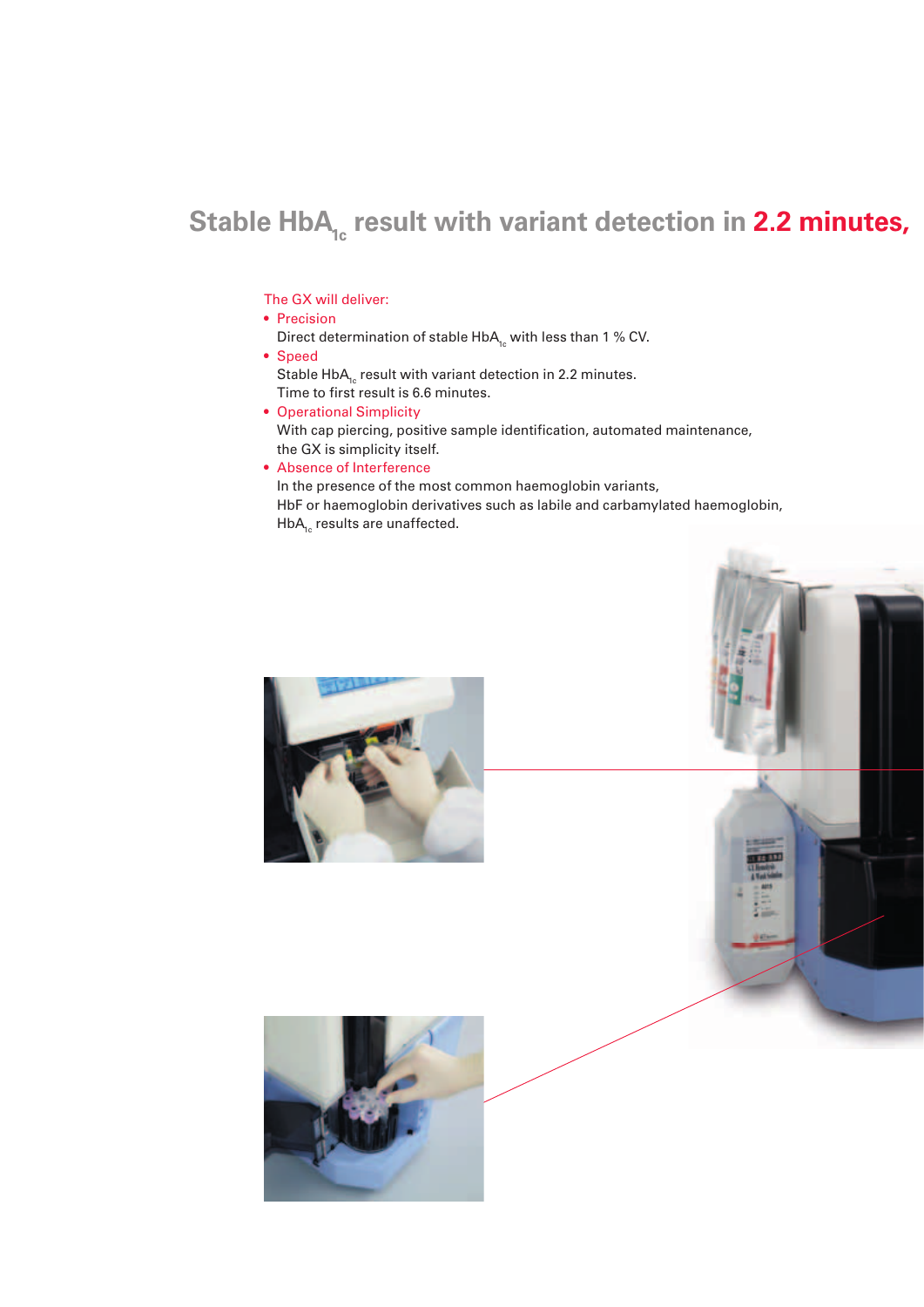### with less than 1 % CV. Time to first result is 6.6 minutes.

#### The GX provides you exceptional Operational Simplicity…

- Cap piercing capability minimises manual handling.
- Positive sample identification via barcode reader (optional).
- Up to 10 samples per batch.
- Automated daily maintenance.
- A user friendly touch screen enables easy instrument operation.
- Simple finger tight connectors permit quick, convenient and easy replacement of columns and pre-filters.
- Constant visual monitoring of buffer consumption with customisable alarm.
- Integration to Tosoh's data management software (optional) for full data management capabilities including:
	- **•** Patient linked result validation
	- **•** Chromatogram review with overlay and library facility
	- **•** Full QC-package including Levey-Jennings charts
	- **•** Reagent logging and audit trail
	- **•** Data storage and full result archiving



…and an unparalleled level of patient safety.

**Compact** *W 370 mm D 525 mm H 482 mm 25 kg*

- Highly developed function for programming user-selectable flags to ensure easy interpretation of results.
- Unique TSKgel column and optimal column temperature control guarantee stable results.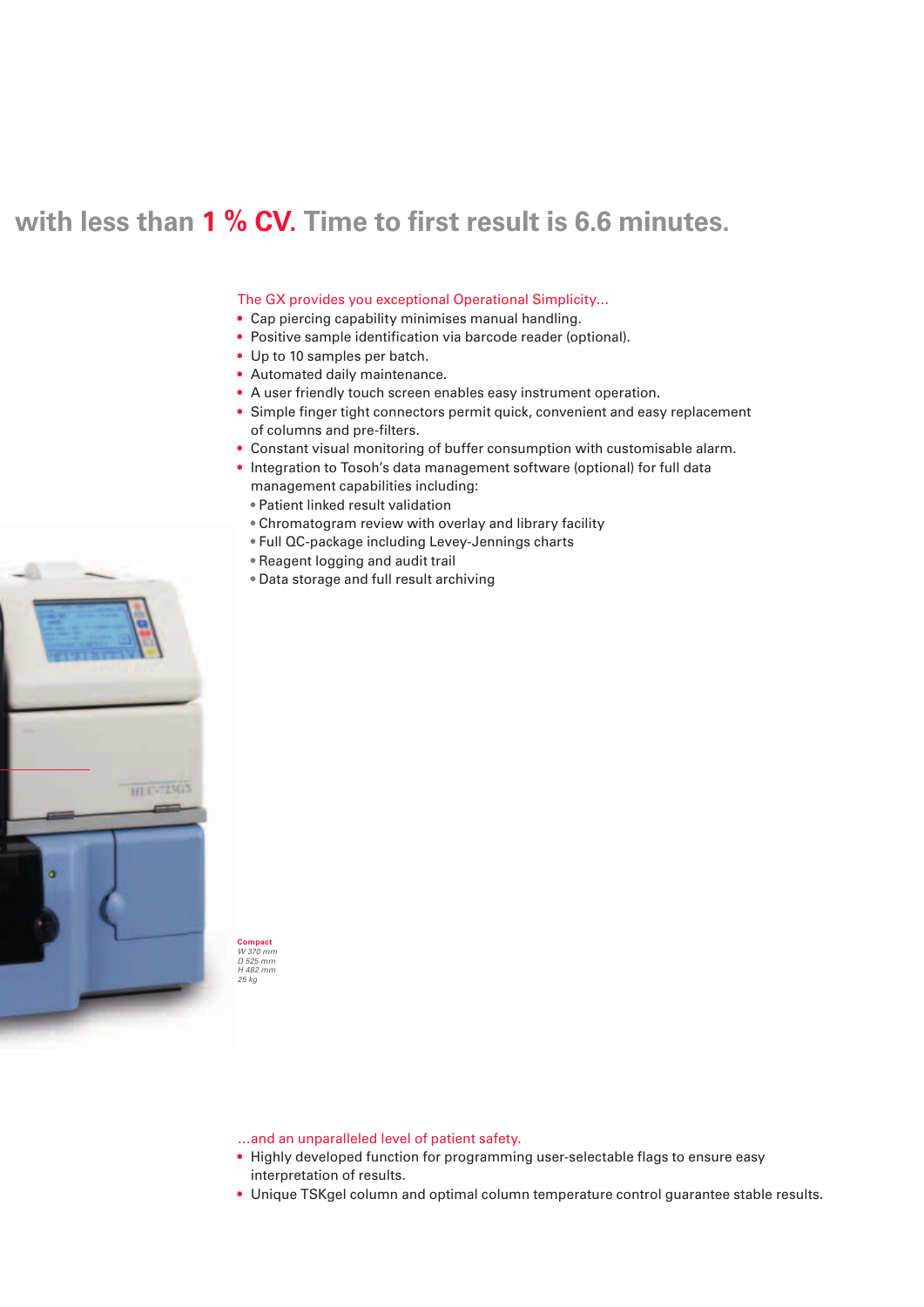#### The GX: the perfect solution for reliable diabetic patient monitoring!

• HbA<sub>1c</sub> results directly determined with less than 1 % CV and reportable to 2 decimal places.

- Results unaffected by the presence of the most common haemoglobin variants or haemoglobin derivatives such as labile  $HbA_{1c}$  and carbamylated - or acetylated haemoglobin.
- $\bullet$  HbA<sub>1c</sub> results traceable to the NGSP / DCCT and IFCC.

|                | <b>Intra-Assay precision</b> |       | Inter-Assay precision |                     |       |  |
|----------------|------------------------------|-------|-----------------------|---------------------|-------|--|
| $N = 30$       | Mean $HbA_{16}$ (%)          | CV(%) | $N = 91$              | Mean $HbA_{16}$ (%) | CV(%) |  |
| Normal value   | 4.97                         | 0.41  | Normal value          | 5.28                | 0.89  |  |
| Elevated value | 9.25                         | 0.29  | Elevated value        | 10.11               | 0.28  |  |

Source: Evaluation de l'automate HLC-723GX Tosoh Bioscience pour le dosage de l'hémoglobine A1c. Protocole EH12-08.<br>Fonfrède et. al. Laboratoire de biochimie métabolique, Groupe Hospitalier Pitié-Salpêtrière, APHP, Paris,

#### Best-in-class chromatographic separation!

• Separation of labile A<sub>1c</sub> from stable A<sub>1c</sub> is achieved without loss of precision or resolution and without manipulating the sample or using mathematical algorithms.



\* HbA<sub>1c</sub> is reportable and in the presence of the most common variants the result is flagged.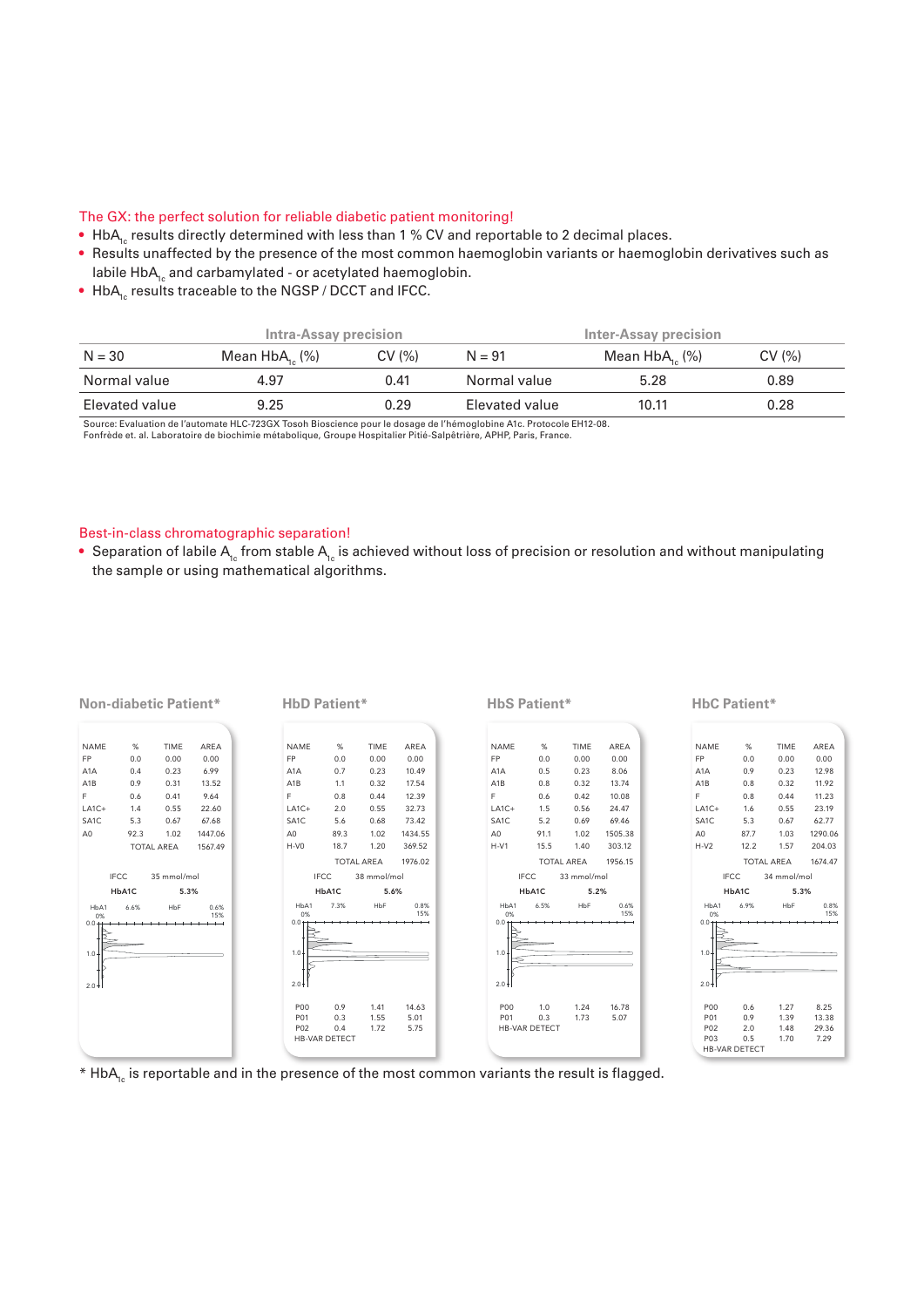#### Traceability to International Standards

HbA<sub>1c</sub> results obtained with the G8 are traceable to the "National Glycohemoglobin Standardization Program (NGSP; DCCT-aligned)" and the "International Federation of Clinical Chemistry (IFCC)".

#### References

- 
- 1. International Diabetes Federation. IDF Diabetes Atlas, 5th edn, Brussels, Belgium: International Diabetes Federation, 2011. Update 2012 on website www.idf.org.<br>2. Halwachs-Baumann G, Katzensteiner S, Schnedl W, Pürstn
- 3. Chapelle JP, Teixeira J, Maisin D, Assink H, Barla G, Stroobants AK, Delzenne B, van den Eshof W: Multicentre evaluation of the Tosoh HbA1c G8 Analyser. Clin Chem Lab<br>Med 2010; 48(3): 365-371.
- 
- 4. The International Expert Committee. International expert committee report on the role of the A1c assay in the diagnosis of diabetes. Diabetes Care 2009; 32(7): 1327-1334.<br>5. World Health Organisation. Use of Glycated H
- 
- 6. Standards of medical care in diabetes 2011. Diabetes Care 2011; 34(Suppl 1): S11-S61.<br>7. Nathan DM, Buse JB, Davidson MB, Ferrannini E, Holman RR, Sherwin R, Zinman B ; American Diabetes Association; European Associ Medical management of hyperglycemia in type 2 diabetes: a consensus algorithm for the initiation and adjustment of therapy. A consensus statement of the American<br>Diabetes Association and the European Association for the St
- 8. Lenters-Westra E, Weykamp C, Schindhelm RK, Siebelder C, Bilo HJ, Slingerland RJ: One in five laboratories using various hemoglobin A1c methods do not meet the criteria<br>for optimal diabetes care management. Diabetes Tec